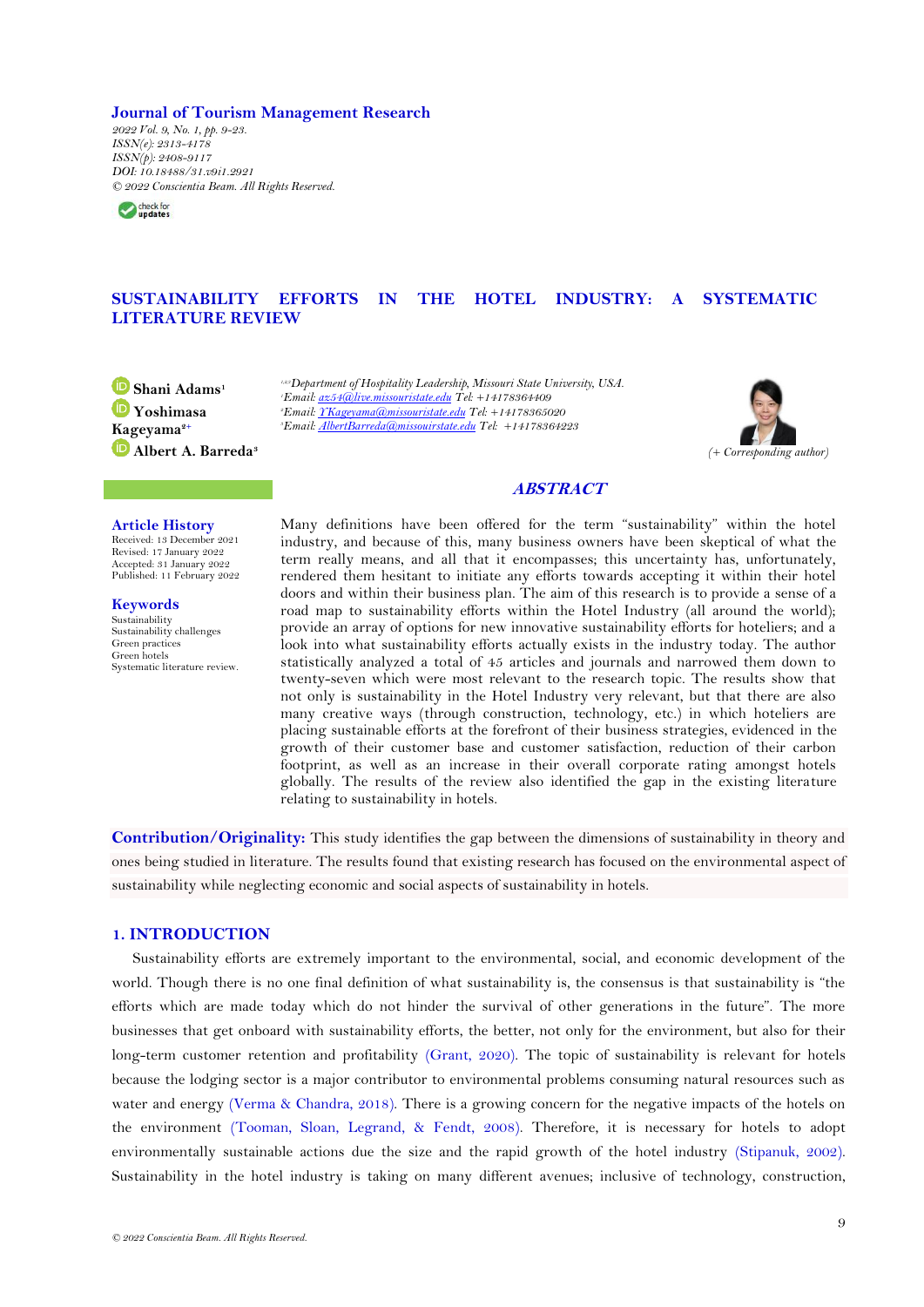cultural, environmental, social, and economical [\(Verma & Chandra, 2018\)](#page-14-0). Despite of the multifaceted nature of sustainability in hotels, the literature has mainly focused on the environmental perspective associated with the term "green hotels." A green hotel is a hotel which runs an environmentally responsible operation providing guests with sustainable, healthy, and hygienic product and services [\(Millar & Baloglu, 2011\)](#page-13-1). Researchers have recognized the complexity of defining green hotels due to the various aspects of sustainability involved [\(Verma & Chandra, 2018\)](#page-14-0). With there being so many different definitions of sustainability, it is important that the list be narrowed down to a concrete definition of what this term actually is in order to avoid any further obscurity of the term, and how it can be put into practice. Through reviewing literature, the authors attempt to investigate how sustainability is defined in the hotel industry, when sustainability begins, what are the obstacles and innovations for green practices in hotels. Furthermore, a conceptual qualitative review was conducted to identify the profile of the studies on sustainability in lodging sector and the research topics in existing literature. The analysis of systematic literature review contributes to a holistic understanding of sustainability in hotels literature that existing research has focused on. The finding would identify the aspects neglected and provide directions for future research.

# **2. LITERATURE REVIEW**

### *2.1. Conceptualization of Sustainability*

The origin of sustainability has been traced back to the 1960's, and according to [Sloan, Legrand, and Chen](#page-14-3)  [\(2017\)](#page-14-3) and [Grant \(2020\)](#page-13-0) the official definition of sustainability is "the ability to meet the need of the present without compromising the ability of future generations to meet their needs". This was a more concise version to that of [Petri and Mikuli \(2012\)](#page-13-2) whose definition also added: "it is a global phenomenon which seeks for fair and equitable development for all people within and between generations." Though [Petri and Mikuli \(2012\)](#page-13-2) provided us with a definition of sustainability, it was mentioned in her research that there have been over 70 different proposed definitions since the concept first came to life. [Petri and Mikuli \(2012\)](#page-13-2) went on to mention that her research led to the [Brundtland \(1987\)](#page-13-3) which allegedly has the most widely cited definition of sustainability: "development is sustainable if the present satisfaction of needs does not question the ability of the future generations to satisfy their needs". Regardless of the source or even the period during which sustainability was defined, the three definitions provided above, generally say the same thing and convey the same message. Sustainability was built on three pillars: social, economic, and environmental. Through these three pillars, businesses are encouraged to consider, and to look towards more long-term factors rather than towards the next quarter's profits/earnings/losses, and by doing this, they are then able to put plans in place to cut emissions, properly dispose of physical waste with as little carbon footprint as possible, and lower energy usage [\(Grant, 2020\)](#page-13-0). [Figure 1](#page-1-0) shows a visual of these three dimensions and some considerations to be tackled by hotel businesses that aim to become fully sustainable.

<span id="page-1-0"></span>

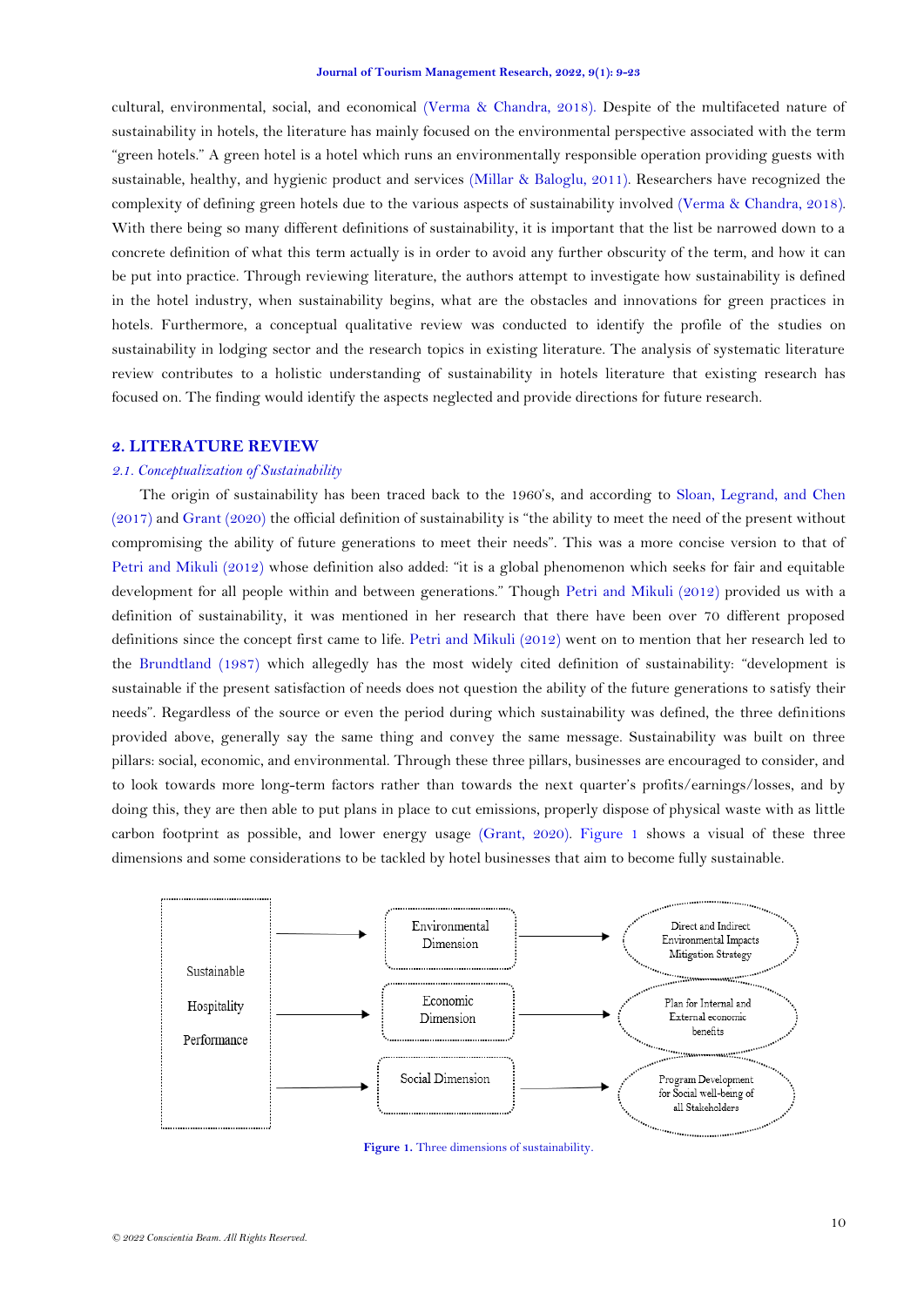[Figure 1](#page-1-0) model was originally constructed by [Sloan et al. \(2017\)](#page-14-3). The authors of this research paper rejuvenated and redesigned it to show a forward movement in the progression of sustainability in hotels, instead of a downwards movement as designed by [Sloan et al. \(2017\)](#page-14-3). The environmental dimension considers "life support system" such as soil which needs to be sustained for economic production or human life to happen. The economic sustainability emphasizes natural resources that provide inputs for economic outputs. On the other hand, the social dimension considers the human aspects include the attempts to eliminate poverty and hunger [\(Goodland, 1995\)](#page-13-4). The figure provides three dimensions of sustainable hospitality practices and how hospitality businesses can address those three components.

## *2.2. Corporate Social Responsibility as Sustainability Initiative*

According to [Punitha and Rasdi \(2013\)](#page-13-5) there is a lack of agreement on definitions of Corporate Social Responsibility in a pre-paradigmatic phase indicating that there is little to no consensus being reached on what is included or excluded in the boundaries of this term. There has been a total of 37 definitions pertaining to Corporate Social Responsibility (CSR), for which the general consensus is "[CSR] is the social responsibility of businesses [which] encompasses the economic, legal, ethical, and discretionary expectations that society has of organizations at a given point in time" [Punitha and Rasdi \(2013\)](#page-13-5). Economic, in that businesses are responsible for providing jobs to the society; providing a return on investment to the shareholders as well as the owners; and producing goods and services for a profit [\(Walsh & Dodds, 2017\)](#page-14-4). The legality aspect ensures that businesses operate in a legal form which is aligned with all regulations and rules and set forth by governing entities [\(Fournier & Fall, 2017\)](#page-13-6). Ethical expectations cover the businesses moral responsibilities to society, which encompasses their strategies to sustain the environment for the future generations. Finally, discretionary expectations pertain to the welfare of humankind and spreading good will through the engagement and promotion of voluntary programs and humanitarian efforts [\(Punitha & Rasdi, 2013\)](#page-13-5).

### *2.3. Sustainability in the Hotel Industry*

The environmental aspect of sustainability is seen as viability and healthy ecological systems [\(Peng, Kellens,](#page-13-7)  [Tang, Chen, & Chen, 2018\)](#page-13-7). Human consumption as it relates to our carbon footprint, whether it be food, construction of buildings, transportation of employees and guests to and from the facility, or water usage plus depletion, all of which come into play before, during, and after the existence of the hotel business [\(Burton, 2019\)](#page-13-8). The social aspect of sustainability strengthens social capital through empowerment, which in turn reduces vulnerability and maintains the health of cultural and social systems; it basically encompasses the activities of the business, which they use to enhance the daily lives and well-being of either their community or their individual customers [\(Webster & Courtnell, 2019\)](#page-14-5). Finally, the economic segment promotes growth in the consumption of services and goods, which in the long run improves human welfare [\(Petri & Mikuli, 2012\)](#page-13-2). This refers to the profit mentality of business owners and provides hoteliers with the opportunity to create a win-win situation through the use of efficient sustainable efforts [\(Kim, Barber, & Kim, 2019\)](#page-13-9) which would help the environment, as well as provide them with a bigger profit in the long run [\(Kasemsap, 2018\)](#page-13-10). Both the environmental and the social aspect of sustainability is heavily dependent of the relationship with and attitude of management, owners, operators, and franchisor/franchisees, towards sustainability efforts within the industry, which is mostly due to the involvement of vast structural changes [\(Aznar, Sayeras, Galiana, & Rocafort, 2016\)](#page-12-0). [Zhang, Joglekar, and Verma \(2012\)](#page-14-6) states that hospitality industry leaders in the United States consider sustainability their top concern. The reason is that the industry lacks uniform industry reporting standards. As a result of this inconsistency which leads to false reporting, it was suggested that there be an industry-wide measure for environmental sustainability, which would capture the environmental and the economic initiative efforts of the industry leaders (Petri & [Mikuli, 2012\)](#page-13-2). However, the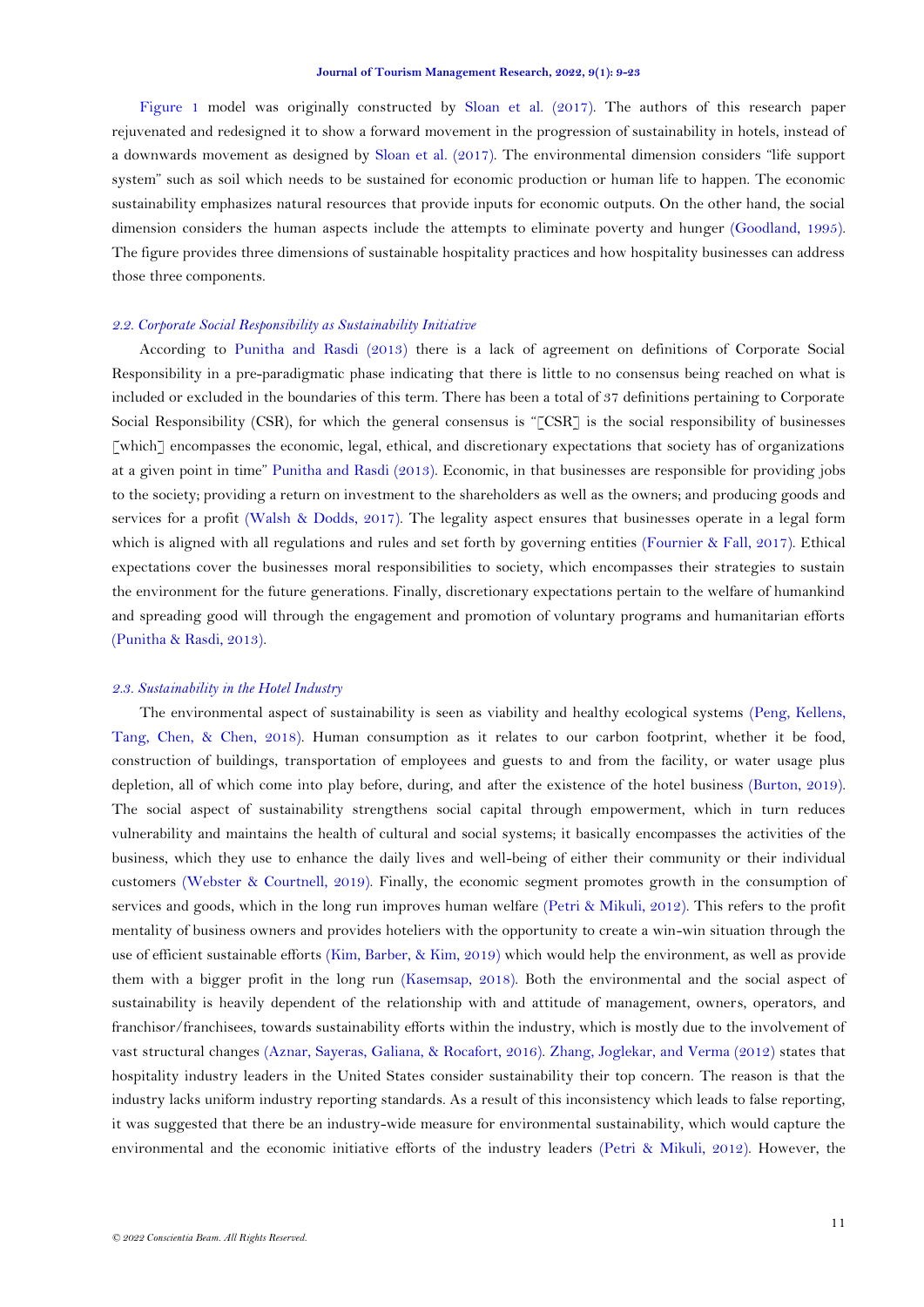presence of idiosyncratic measures has made it challenging to have a comparison of the findings and a generalization across the studies [\(Petri & Mikuli, 2012\)](#page-13-2).

# *2.4. Green Hotels and Sustainable Practice*

As records show, the hotel sector has major influence on the environment through energy & water consumption, as well as through consumable goods, and many promoters of sustainability believe that it is time they all jump on board and make the sacrifice today [\(Walsh & Dodds, 2017\)](#page-14-4) so that generations to come would still have a [relatively] clean world to live in [Lim \(2017\)](#page-13-11). According to BA (Hons) Hotel and Hospitality Management [\(2020\)](#page-12-1) sustainability is widely regarded as the key to successful businesses (both public and private sector) in the  $21<sup>st</sup>$  century. According to [Nastu \(2017\)](#page-13-12) while it true that the hotel industry relies on the natural environment [sandy beaches, untainted landscapes, waterfalls, fresh air, etc.] in order to efficiently serve its guests, it still puts an increased amount of pressure on the environment, and depends heavily on natural resources. As a result, there has been a growing concern among some industry professionals, of their actions causing inherent danger to the very basis that their businesses are built upon [\(BA \(Hons\) Hotel and Hospitality Management,](#page-12-1) 2020). This realization, paired with government pressures and competitors in the general hospitality industry, quickly motivated hoteliers to jump onboard with sustainability efforts and make it a part of their company's corporate agenda [\(Grant, 2020\)](#page-13-0). This gave birth to the "going green" term that is well known in industry today, which, in turn, then led to the "reduce, reuse, recycle" policies and practices being put into place [\(Zolfani, Pourhossein,](#page-14-7)  [Yazdani, & Zavadskas, 2018\)](#page-14-7) and some of the major hotel brands publishing their sustainability reports regularly [\(Guix, Bonilla-Priego, & Font, 2018\)](#page-13-13).

# *2.5. Challenges to the Growth of Sustainability in the Hotel Industry*

Sustainability within the lodging/corporate sector was established as a result of customer dissatisfaction towards the long-term damage on the environment which was found to be caused by the short-term profit mentality of businesses in the industry [\(Al-Wattar, Almagtome, & AL-Shafeay, 2019\)](#page-12-2). Businesses found it hard to commit to the sustainability efforts because of the high-cost and slow-returns that they were expected to see after implementing sustainable practices [\(Grant, 2020\)](#page-13-0). However, it was found that in general, the running cost for hotels who are considered sustainable, is much lower than hotels who haven't put any sustainable plans in place within their businesses [\(Nastu, 2017\)](#page-13-12). Hoteliers who are willing to make a great investment into these efforts for the good of the environment, the good of society and the future generations to come, usually reap quite positive financial rewards, high customer ratings, and high comparative ratings amongst their peers [\(Walsh & Dodds, 2017\)](#page-14-4). Despite these benefits, hoteliers are still hesitant about taking the plunge when it comes to incorporating sustainable efforts into their business. According to [Zhang, Wu, Liu, and Zhang \(2017\)](#page-14-8) despite financial benefits from reducing water and energy usage, as well as water cost, hoteliers still worry that their financial performance (if they become a green hotel) may erode if recycling, resource savings, or green activities result in their customers being uncomfortable or inconvenienced in any way, especially seeing that customers pay such close attention to such aspects when they travel [\(Han, Hsu, & Lee, 2009\)](#page-13-14).

However, this is where the use of studies and surveys come into play, especially knowing that customers do not directly benefit from the hotel's energy saving efforts. According to a study which was based in China (due to there being several unique datasets in Beijing – which is ideal for research), residents are willing to pay higher prices for a hotel that is considered "green" when their living comfort is improved. The study concluded that the rate of guest complaints pertaining to environmental comfort was 19% lower than those of the non-green hotels, and that guests were willing to pay a 6.5% premium for said green hotels as long as the living comfort improved [\(Han et al., 2009;](#page-13-14) Zhang [et al., 2017\)](#page-14-8).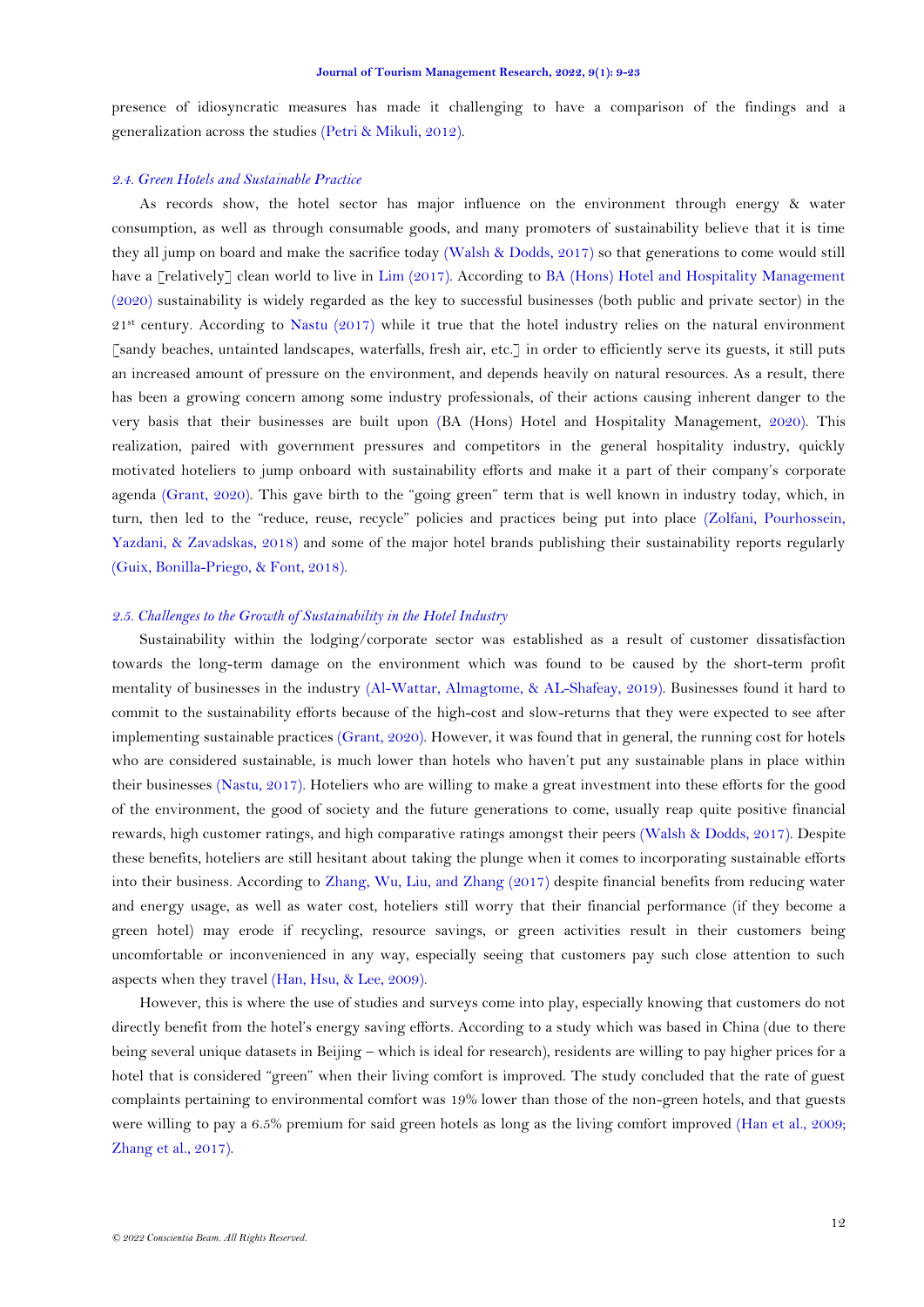### *2.6. Sustainable Innovation in Hotel Industry*

Guests in the hotel industry are increasingly demanding sustainable hospitality during their stay; from sustainable practices, to sustainable architecture, and sustainable construction; this demand is projected to be dominated by the vast developments in the technology industry [\(Eskerod, Hollensen, Morales-Contreras,](#page-13-15) & [Arteaga-Ortiz, 2019\)](#page-13-15). A project proposed by Canadian Firm, Arno Matis Architecture called Vertical Micro-Climate Hotel, which basically allows hotels in North America to be habitable year-round [\(Nastu, 2017\)](#page-13-12). This project used heliostat technology, which is a mirroring system used to reflect the sun back into specific areas of the hotel, which warms the area up, therefore making it habitable even in colder conditions. Another trend which could be used to help hotels reduce their carbon footprint is the concept of the suspension of hotels from the tops of trees with the use of a cable system above a trampoline-like platform [\(Nastu, 2017\)](#page-13-12). The Taiwan hotel industry is also jumping on board in the form of culturally-sustainability efforts, with the utilization of the Play Design Hotel [\(Nastu, 2017\)](#page-13-12). This design is said to "champion local artists and designers by installing their creations into hotel rooms and encouraging guests to interact with them" [\(Nastu, 2017\)](#page-13-12).

# **3. METHODOLOGY**

### *3.1. Systematic Model of the Research*

The research was done via a systematic quantitative review process, through the analysis of 45 articles in various formats (journals, university thesis, research books, and online websites), with the aim of collecting data on sustainable efforts in the hotel industry, and it was designed to give an overview of the topic and identify the gap in this topic. The research was modeled based on a model designed by [Yang, Khoo-Lattimore, and Arcodia \(2017\)](#page-14-9) which shows the entire research process (Start: defining the goal of the research, to finish: finalizing the research findings) as can be seen in [Figure 2.](#page-4-0) Systematic quantitative review process involves a systematic process of searching literature, extracting relevant articles, and synthesizing the selected literature [\(Pickering, Grignon,](#page-13-16)  [Steven, Guitart, & Byrne, 2015\)](#page-13-16).



<span id="page-4-0"></span>Figure 2. Systematic review process.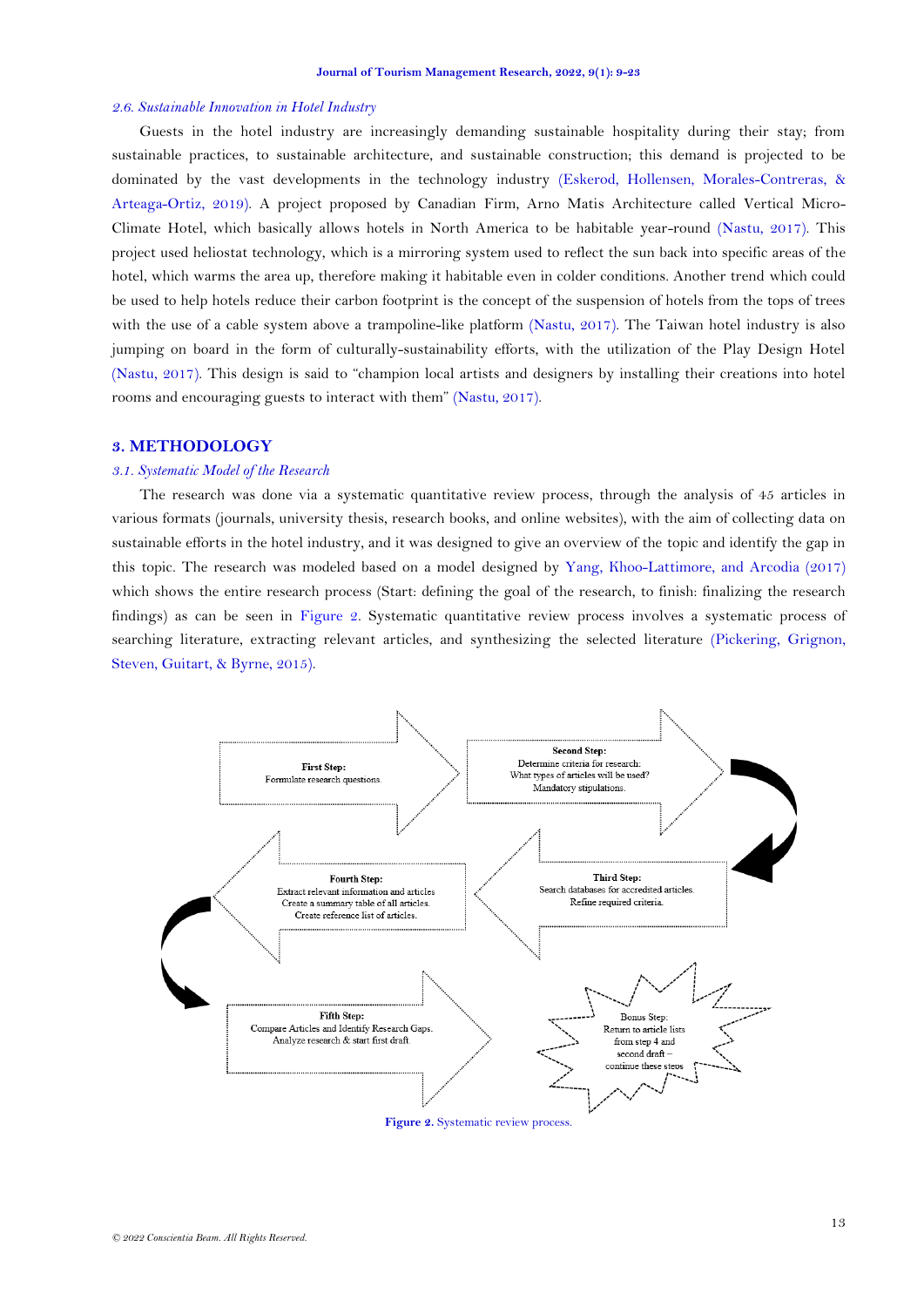The authors started the research project by devising a plan to complete the research, which started as a result of the author's curiosity & interest in the topic. The first step was to formulate the questions that the authors wanted to answer in research, which resulted in: what are the profiles of existing literature on sustainability in hotels and what are the topics being included in existing literature. Step 2 was determining the criteria that was going to be used to determine the usefulness of the articles that would be reviewed, which varied, to gain a wide array of opinions, and points of view on the topic. The main stipulation that was held throughout all references was that the articles could be no older than 10 years old. The third step was to search on google scholar for all articles relating to 'sustainability in hotels', which resulted in 146,000 articles. The authors then applied filters such as "English", and timeline of "2009-2019", which then led to 47,800 results. At this point, the authors decided to consider articles which included "sustainability in hotels" within the title, in order to achieve a narrower scope of information, which yielded 91 results. This then led into Step 4, where the authors scaled over about half of the 91 articles and ended up choosing 20 of those articles to review, which is when the authors circled back to the 47,800 results from step 3, to see what other types of 'sustainability' research was available, in order to give research a more well-rounded approach / feel to it. From this search, the authors then extracted another 25 articles which included topics on sustainable buildings, sustainable technology, sustainable behavior, etc. (as mentioned above). With step 5, the authors began the content analysis, and started the first drafting of the research paper. For the final step obtained 25 articles. The authors decided to add a bonus step, which was a combination of steps  $4 \& 5$ until the final draft is achieved. Step 3 and 4 (&bonus step) are shown in a visual below in [Figure 3.](#page-5-0)



<span id="page-5-0"></span>Figure 3. Visual of steps 3 & 4 of selection process (& Bonus Step).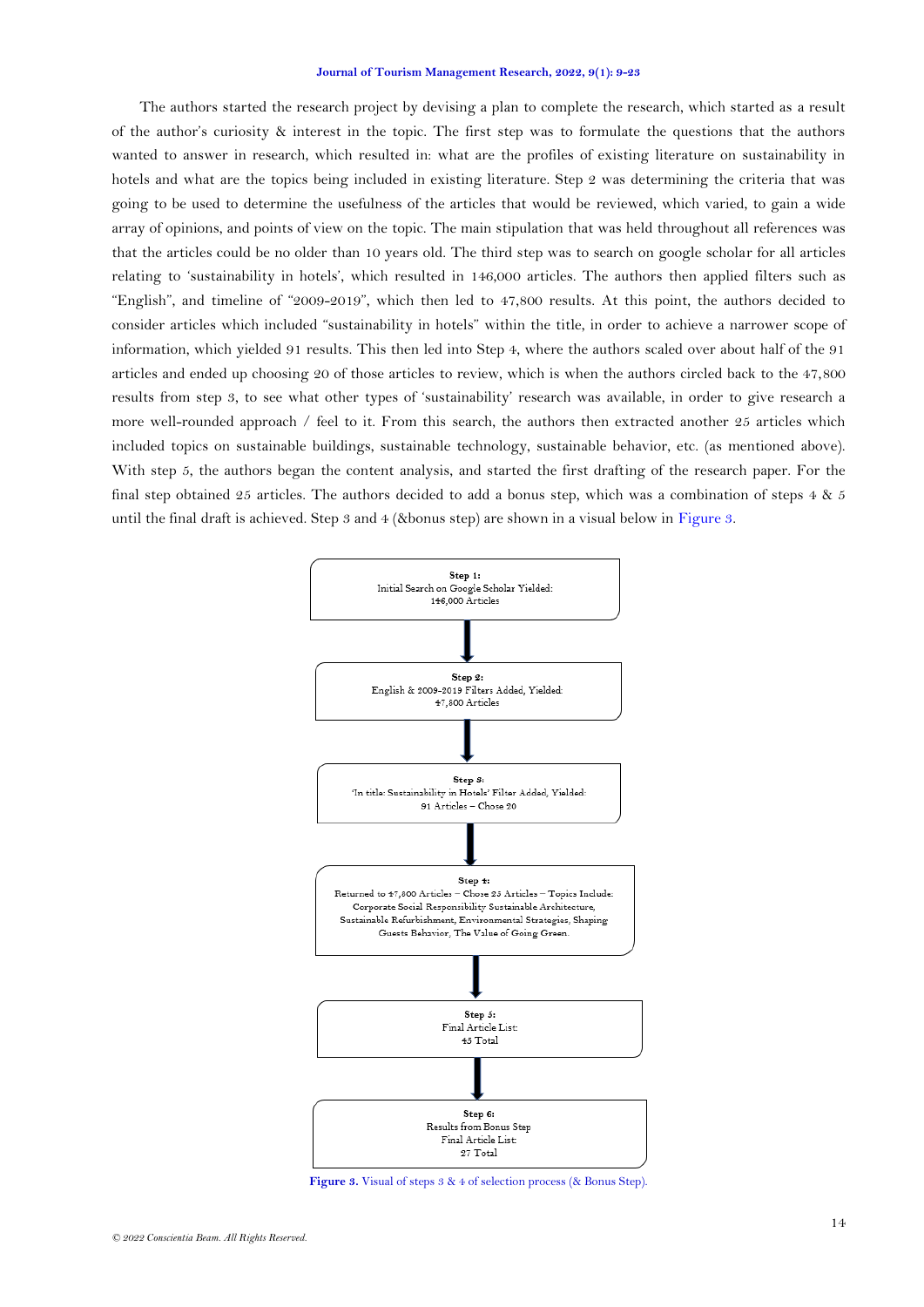<span id="page-6-0"></span>

| <b>Type</b>                                                         | <b>No. of Studies</b> | Year        | <b>Study Location</b>                                   |
|---------------------------------------------------------------------|-----------------------|-------------|---------------------------------------------------------|
| Turkish Online Journal of Design, Art<br>and Communication          |                       | 2016        | Bandar Abbas: Iran                                      |
| Online database                                                     | 8                     | 2011-2020   | Hungary, Tehran: Iran, USA,<br>United Kingdom, Croatia. |
| Cornell Hospitality Quarterly                                       | $\mathfrak{D}$        | 2012 & 2013 | USA                                                     |
| <b>Books</b>                                                        | $\mathcal{Q}$         | 2016 & 2019 | England & USA                                           |
| Tourism Management Journal                                          | 3                     | 2015-2017   | Spain & Thailand                                        |
| Emerald Insight Journal                                             | 1                     | 2012        | USA                                                     |
| Blog                                                                |                       | 2017        | <b>USA</b>                                              |
| International<br>Journal of Hospitality<br>Management               |                       | 2009        | <b>USA</b>                                              |
| Journal of Sustainable Development                                  | $\mathcal{Q}$         | 2015        | Hungary                                                 |
| Journal of Business and research                                    |                       | 2017        | Malaysia & USA                                          |
| Asian Social Science - Canadian Center of<br>Science and Education  |                       | 2013        | Malaysia                                                |
| Routledge                                                           | 1                     | 2019        | London                                                  |
| International Journal of Environmental<br>Technology and Management | $\mathcal{Q}$         | 2009 & 2016 | Mumbai: India                                           |
| Real Estate Economics                                               |                       | 2017        | Beijing                                                 |

**Table 1.** Literature profiles & publication years.

# **4. FINDINGS**

# *4.1. Literature Profiles & Publication Years*

Listed in [Table 1](#page-6-0) are the publication types, year published, number of articles published by each, and the location that each article was based in for the publications which were found to be most relevant to the sustainability research at hand. A variety of research bases were used in the effort to provide a wide array of opinions and practices in sustainability around the world, to promote authenticity in the research and to provide hoteliers & readers of this research with a well-rounded knowledge base on such efforts. This data is listed out in more detail in the following sections.

### *4.2. Research Topics & Percentages*

It was found that of the articles reviewed, 28% of them focused on sustainable marketing & drivers of sustainability in hotels, 16% focused on sustainable architecture & construction in hospitality, 12% focused on the importance of sustainability in hotel management, 12% focused on eco-friendly decision-making process, 7% focused on shaping guests' sustainable behavior through mindfulness, 7% focused on sustainable technology, 6% focused on corporate social responsibility, 5% focused on sustainability in hotels around the world, 4% focused on the future of sustainability in hospitality, and the last 3% focused on learning and innovation in sustainability, as can be shown in [Table 2.](#page-6-1) [Table 3](#page-5-0) presents the summary of the articles for the systematic review.

<span id="page-6-1"></span>

| <b>Topics of Research</b>                                   | <b>Percentage of Articles</b> |
|-------------------------------------------------------------|-------------------------------|
| Sustainable Marketing & Drivers of Sustainability in Hotels | 28%                           |
| Sustainable Architecture & Construction on Hospitality      | 16%                           |
| The Importance of Sustainability in Hotel Management        | $12\%$                        |
| Eco-Friendly Decision-Making Process                        | 12%                           |
| Shaping Guests' Sustainable Behavior Through Mindfulness    | $7\%$                         |
| Sustainable Technology                                      | 7%                            |
| Corporate Social Responsibility                             | 6%                            |
| Sustainability in Hotels Around the World                   | $5\%$                         |
| The Future of Sustainability in Hospitality                 | $4\%$                         |
| Learning & Innovation in Sustainability                     | 3%                            |

**Table 2.** Research topics & percentages.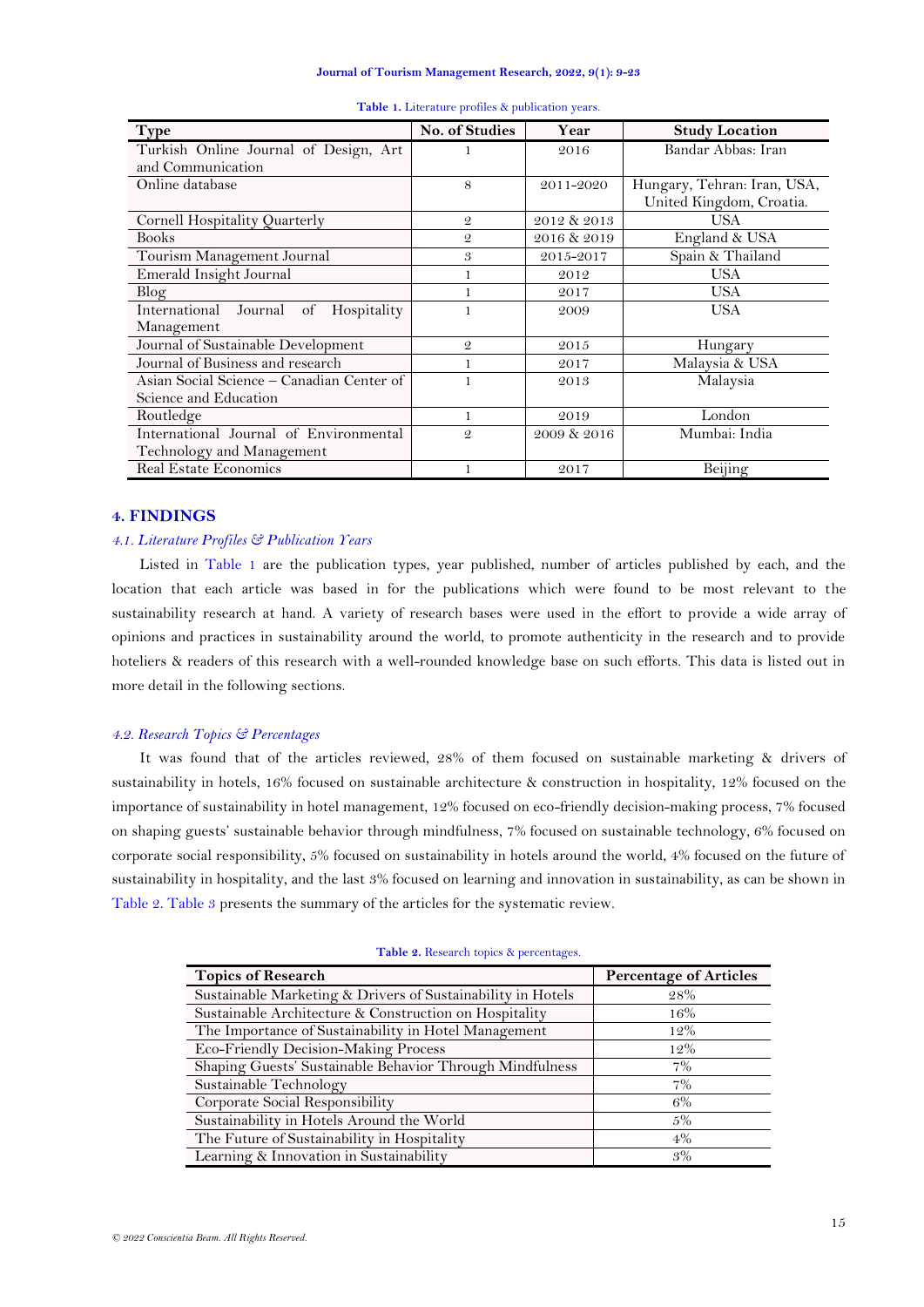| <b>Author Name</b>                                                | Academic title & source                                                                                                                                                                                                                             | Year | Research<br><b>Type</b>       | Research<br>Design   |
|-------------------------------------------------------------------|-----------------------------------------------------------------------------------------------------------------------------------------------------------------------------------------------------------------------------------------------------|------|-------------------------------|----------------------|
| Alidadi and Zadeh<br>(2016)                                       | Designing A Five Star Hotel with The Approach<br>of Sustainable Architecture in Bandar<br>Abbas. Turkish Online Journal of Design, Art<br>and Communication.                                                                                        | 2016 | Qualitative<br>& Quantitative | Other                |
| <b>BA</b> (Hons) Hotel<br>and Hospitality<br>Management<br>(2020) | BA (Hons) Hotel and Hospitality Management                                                                                                                                                                                                          | 2020 | Qualitative                   | Other                |
| <b>Barber</b> and Deale<br>(2013)                                 | Tapping Mindfulness to Shape Hotel Guests'<br>Sustainable Behavior. Cornell Hospitality<br>Quarterly.                                                                                                                                               | 2013 | Quantitative                  | Survey               |
| <b>Burton</b> (2019)                                              | Handbook Of Sustainable Refurbishment:<br>housing. S.l.: Routledge.                                                                                                                                                                                 | 2019 | Quantitative                  | Case Study           |
| Eskerod et al.<br>(2019)                                          | Drivers for Pursuing Sustainability through IoT<br>Technology within High-End Hotels-An<br>Exploratory Study. Sustainability.                                                                                                                       | 2019 | Qualitative                   | Case Study           |
| Fraj, Matute, and<br>Melero $(2015)$                              | Environmental strategies and organizational<br>competitiveness in the hotel industry: The role<br>of learning and innovation as determinants of<br>environmental success. Tourism Management.                                                       | 2015 | Quantitative                  | Case Study           |
| <b>Grant</b> (2020)                                               | Understanding Sustainability. Available At:<br>https://www.investopedia.com/terms/s/sustain<br>ability.asp                                                                                                                                          | 2020 | Qualitative                   | N/A                  |
| Gohardani and<br>Björk (2012)                                     | Sustainable refurbishment in building<br>technology", Smart and Sustainable Built<br>Environment.                                                                                                                                                   | 2012 | Qualitative                   | Other                |
| Harmon (2017)                                                     | The Future of Sustainability in the Hospitality<br>Industry. Available At:<br>https://www.bluecart.com/blog/the-future-of-<br>sustainability-in-the-hospitality-industry.                                                                           | 2017 | Qualitative                   | Other                |
| Han et al. (2009)                                                 | Empirical Investigation of the Roles of Attitudes<br>toward Green Behaviors, Overall Image,<br>Gender, and Age in Hotel Customers'<br>Eco-Friendly Decision-Making<br>Process. International Journal of Hospitality<br>Management                   | 2009 | Qualitative<br>&Quantitative  | Other                |
| Kasemsap (2018)                                                   | Encouraging Corporate Social Responsibility<br>and Sustainable Tourism Development in Global<br>Tourism. Corporate Social Responsibility in the<br>Hospitality and Tourism Industry Advances in<br>Hospitality, Tourism, and the Services Industry. | 2018 | Quantitative                  | Survey               |
| Lengyel $(2015)$                                                  | Mindfulness and Sustainability: Utilizing the<br>Tourism Context. Journal of Sustainable<br>Development.                                                                                                                                            | 2015 | Quantitative                  | Other                |
| Lim (2017)                                                        | Inside the sustainable consumption theoretical<br>toolbox: Critical concepts for sustainability,<br>consumption, and marketing. Journal of Business<br>Research.                                                                                    | 2017 | Qualitative                   | Case Study           |
| Nastu (2017)                                                      | Sustainability In the Hotel Industry Driven by<br>Demand. Available At:<br>https://www.environmentalleader.com/2017/10<br>/174680/                                                                                                                  | 2017 | N/A                           | Other                |
| Petri and Mikuli<br>(2012)                                        | Protected areas and tourism development on<br>Croatian islands: coexistence or divergence?                                                                                                                                                          | 2012 | Quantitative                  | Conceptual<br>Review |
| Punitha and Rasdi<br>(2013)                                       | Corporate Social Responsibility: Adoption of<br>Green Marketing by Hotel Industry. Asian<br>Social Science.                                                                                                                                         | 2013 | Quantitative                  | Case Study           |

**Table 3.** Article summary results.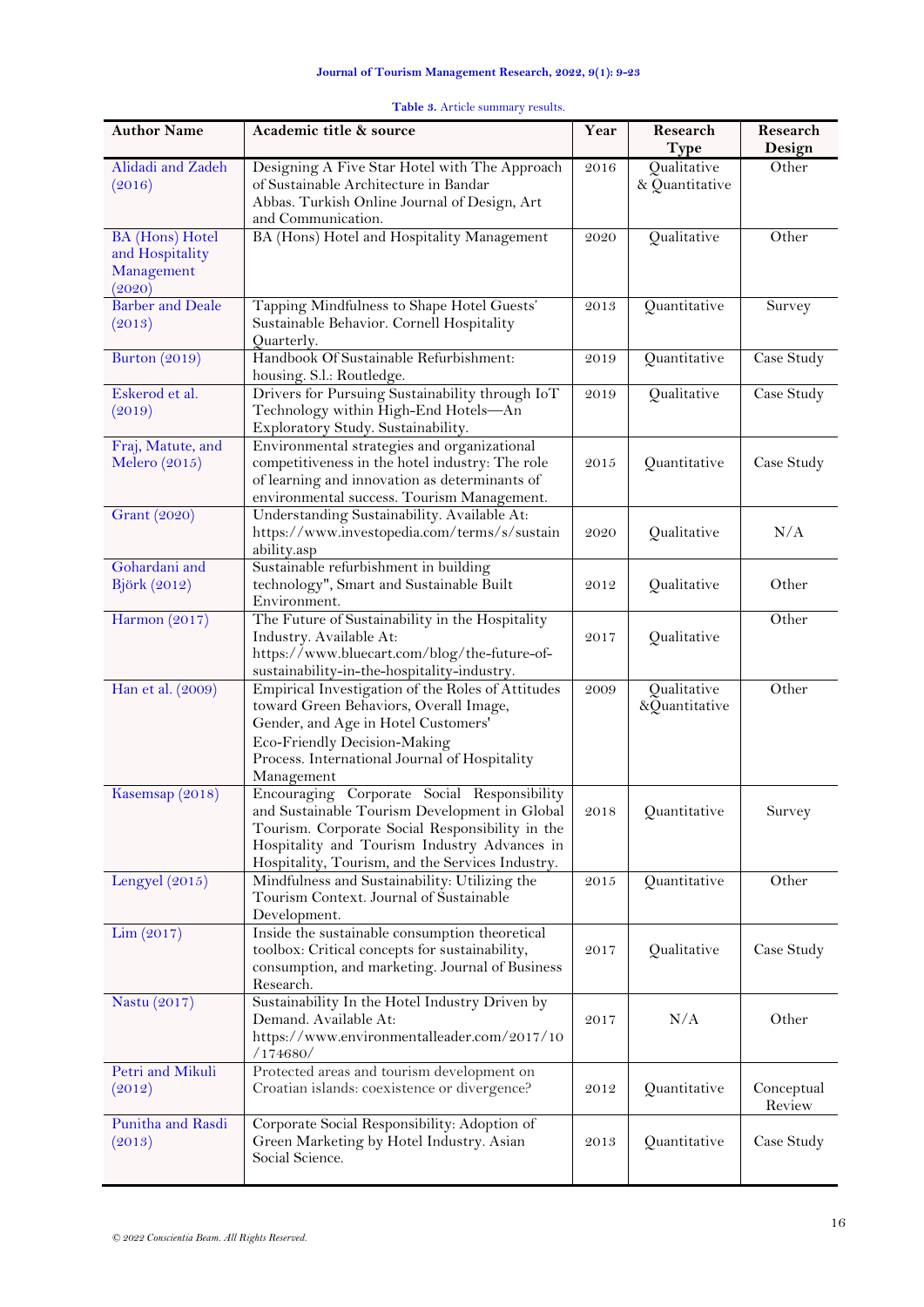| <b>Author Name</b>                     | Academic title & source                                                                                                                                                                                                      | Year | Research<br><b>Type</b> | Research<br>Design   |
|----------------------------------------|------------------------------------------------------------------------------------------------------------------------------------------------------------------------------------------------------------------------------|------|-------------------------|----------------------|
| Rahman, Reynolds,<br>and Svaren (2012) | How "green" are North American hotels? An<br>exploration of low-cost adoption practices.<br>Available At:<br>https://www.sciencedirect.com/science/article/<br>abs/pii/S0278431911001526.                                    | 2011 | Quantitative            | Case Study           |
| Rosa and Silva<br>(2017)               | Environmental sustainability in hotels,<br>theoretical and methodological contribution.<br>Available at://www.scielo.br/<br>scielo.php?script=sci_arttext&pid=S1982-<br>61252017000100039&lng=en&nrm=iso&nrm=i<br>so&tlng=en | 2020 | Quantitative            | Other                |
| Ryu (2014)                             | Sustainable Building Refurbishment. Master's<br>Thesis: Aalto University, Espoo, Finland.                                                                                                                                    | 2014 | Qualitative             | Case Study           |
| Sloan et al. (2017)                    | Sustainability in the hospitality industry<br>principles of sustainable operations (3rd ed.).<br>London: Routledge.                                                                                                          | 2017 | Quantitative            | Case Study           |
| Tanveer (2019)                         | Top 7: World's Most Sustainable Hotels.<br>Available At:<br>https://www.abouttimemagazine.co.uk/travel/t<br>op-7-worlds-most-sustainable-hotels/                                                                             | 2019 | Qualitative             | Other                |
| Tripathi and Singh<br>(2016)           | Determinants of sustainable/green consumption:<br>a review. International Journal of Environmental<br>Technology and Management.                                                                                             | 2016 | Quantitative            | Other                |
| Webster and<br>Courtnell (2019)        | Economic Sustainability for Success: What It Is<br>and How to Implement It: Process Street:<br>Checklist, Workflow and SOP Software.<br>Available At: https://www.process.st/economic-<br>sustainability/                    | 2019 | Qualitative             | Other                |
| Yang et al. (2017)                     | A systematic literature review of risk and gender<br>research in tourism. Tourism Management.                                                                                                                                | 2017 | Quantitative            | Case Study           |
| Zhang et al. (2012)                    | Exploring Resource Efficiency Benchmarks for<br>Environmental Sustainability in Hotels. Cornell<br>Hospitality Quarterly.                                                                                                    | 2012 | Quantitative            | Other                |
| Zhang. et al. (2017)                   | The Value of Going Green in the Hotel<br>Industry: Evidence from Beijing. Real Estate<br>Economics.                                                                                                                          | 2017 | Qualitative             | Conceptual<br>Review |
| Zolfani et al. (2018)                  | Evaluating construction projects of hotels based<br>on environmental sustainability with MCDM<br>framework. Available At:<br>https://www.sciencedirect.com/science/article/<br>pii/S1110016816303003                         | 2017 | Qualitative             | Case Study           |

## *4.3. Article Summary Results*

[Table 4](#page-9-0), also displays below, displays sample type, statistical analysis, first author's location, and study location. [Table 5](#page-9-1) displays that both the research type and research design can be seen showing frequency and percentages. The sample type yielded results from everything from hotels, to hospitality industry, to hospitality buildings, to Spanish hotels, to single & multi-family dwellings, to hotel guests, to academia articles, to trends on google, etc.

The statistical analysis results indicated that exploratory analysis reviews was the most utilized analysis method followed by content analysis reviews and empirical analysis reviews. The rest of the analysis methods used were: analytical-descriptive analysis reviews, prescriptive analysis reviews, partial squares analysis reviews, inferential analysis reviews, mechanistic analysis reviews, structural equation analysis review, systematic analysis reviews, hedonic analysis reviews, and descriptive analysis reviews. A vast majority of articles were based in the USA, followed by 7.4% based in the UK and 7.4% based worldwide. The rest of the locations were: Iran, Spain, Hungary, Thailand, Taiwan, Croatia, and China.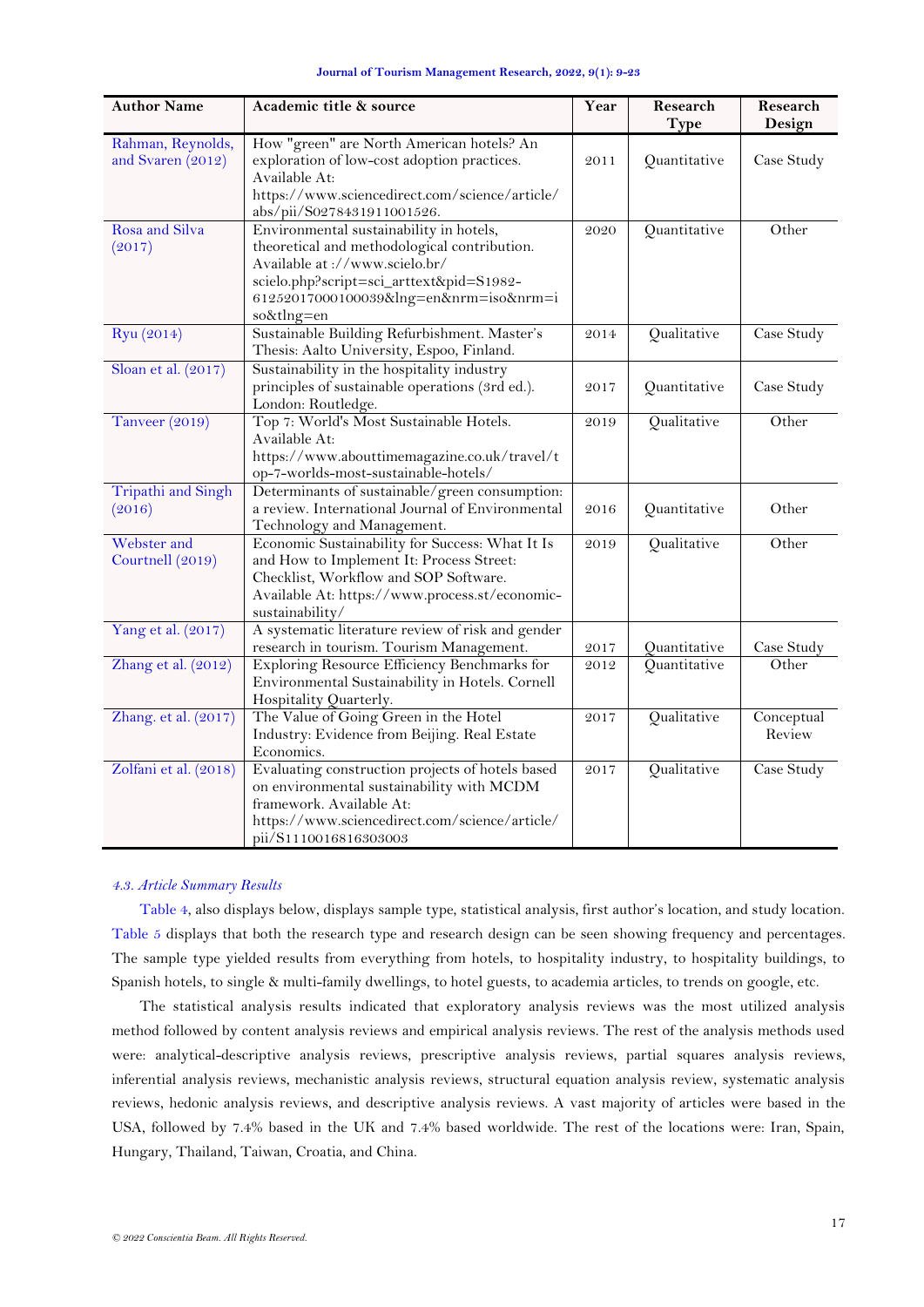Similarly, [Table 5](#page-9-1) contains research type/design and its respective frequency and percentage. The research type resulted in 48% of the articles being quantitative, 41% of the articles being qualitative, 7% of the articles being both qualitative & quantitative, and the last 4% of the articles being research letter or a similar type. The research design yielded a variety of different results: 44.4% of the articles being other (e.g. mixed) research design, 37% of the articles being in case study design, 15% of the articles being survey design, and 4% of the articles being conceptual design.

<span id="page-9-0"></span>

| Sample Type                        | <b>Statistical analysis</b>  | <b>Study location</b> | <b>First author location</b> |
|------------------------------------|------------------------------|-----------------------|------------------------------|
| Library Resources, Photographs.    | Analytical-Descriptive       | Bandar Abbas: Iran    | Bandar Abbas: Iran           |
| Unknown                            | Casual Analysis              | UK                    | UK                           |
| <b>Hotel Guest</b>                 | <b>Exploratory Analysis</b>  | <b>USA</b>            | <b>USA</b>                   |
| Single & Multi-family Dwellings    | <b>Exploratory Analysis</b>  | UK                    | UK                           |
| High-End Hotels                    | Exploratory &                | <b>USA</b>            | <b>USA</b>                   |
|                                    | Prescriptive Analysis        |                       |                              |
| Spanish Hotels                     | <b>Partial Least Squares</b> | Spain                 | $\overline{\text{S}}$ pain   |
| N/A                                | <b>Inferential Analysis</b>  | <b>USA</b>            | <b>USA</b>                   |
| <b>Hospitality Buildings</b>       | Mechanistic Analysis         | <b>USA</b>            | <b>USA</b>                   |
| General Hospitality Industry       | Casual Analysis              | <b>USA</b>            | <b>USA</b>                   |
| Men & Women                        | Structural Equation          | <b>USA</b>            | <b>USA</b>                   |
|                                    | Analysis                     |                       |                              |
| Hospitality & Tourism Literature   | <b>Exploratory Analysis</b>  | <b>USA</b>            | <b>USA</b>                   |
| Google Trends on Travelers in the  | <b>Empirical Analysis</b>    | Hungary               | Hungary                      |
| Hospitality and Tourism Industry   |                              |                       |                              |
| <b>Marketing Research</b>          | <b>Exploratory Analysis</b>  | <b>USA</b>            | Thailand                     |
| Sustainable Hospitality Trends Via | Causal Analysis              | Taiwan                | Taiwan                       |
| Google Hotels                      | <b>Empirical Analysis</b>    | Croatia               | Croatia                      |
| <b>University Databases</b>        | <b>Content Analysis</b>      | Malaysia              | Malaysia                     |
| <b>AHLA</b> Properties             | <b>Exploratory Analysis</b>  | <b>USA</b>            | <b>USA</b>                   |
| Academia Articles                  | Exploratory<br>$\&$          | <b>USA</b>            | <b>Brazil</b>                |
|                                    | Descriptive Analysis         |                       |                              |
| Papers, Interviews, and Databases. | <b>Content Analysis</b>      | <b>USA</b>            | Finland                      |
| <b>Academia Databases</b>          | Content Analysis             | <b>USA</b>            | Germany                      |
| Hotels                             | <b>Content Analysis</b>      | Worldwide             | <b>USA</b>                   |
| Research Papers                    | Content Analysis             | Worldwide             | Mumbai: India                |
| Unknown                            | <b>Exploratory Analysis</b>  | <b>USA</b>            | <b>USA</b>                   |
| Tourism Risk Literature            | Systematic Analysis          | Thailand              | Thailand                     |
| Financial Data                     | <b>Exploratory Factor</b>    | <b>USA</b>            | <b>USA</b>                   |
|                                    | Analysis                     |                       |                              |
| Online Reviews                     | Hedonic Regression           | China                 | <b>USA</b>                   |
|                                    | Analysis                     |                       |                              |

## **Table 4.** Statistical analysis and location.

### **Table 5.** Research type & design statistics.

<span id="page-9-1"></span>

| Type/ Design (total:27)    | Research type frequency (n) | Percentage (%) |
|----------------------------|-----------------------------|----------------|
| Quantitative               | 13                          | 48             |
| Qualitative                | 11                          | 41             |
| Mixed                      | $\mathcal{Q}$               |                |
| N/A                        |                             |                |
| Research Design (total:27) |                             |                |
| Case Study                 | 10                          | 37             |
| Other (e.g. Mixed Design)  | 12                          | 44             |
| Survey                     |                             | 15             |
| Conceptual Design          |                             | 4              |
| Total                      | 97                          | 100            |

**Note:** N/A = non applicable.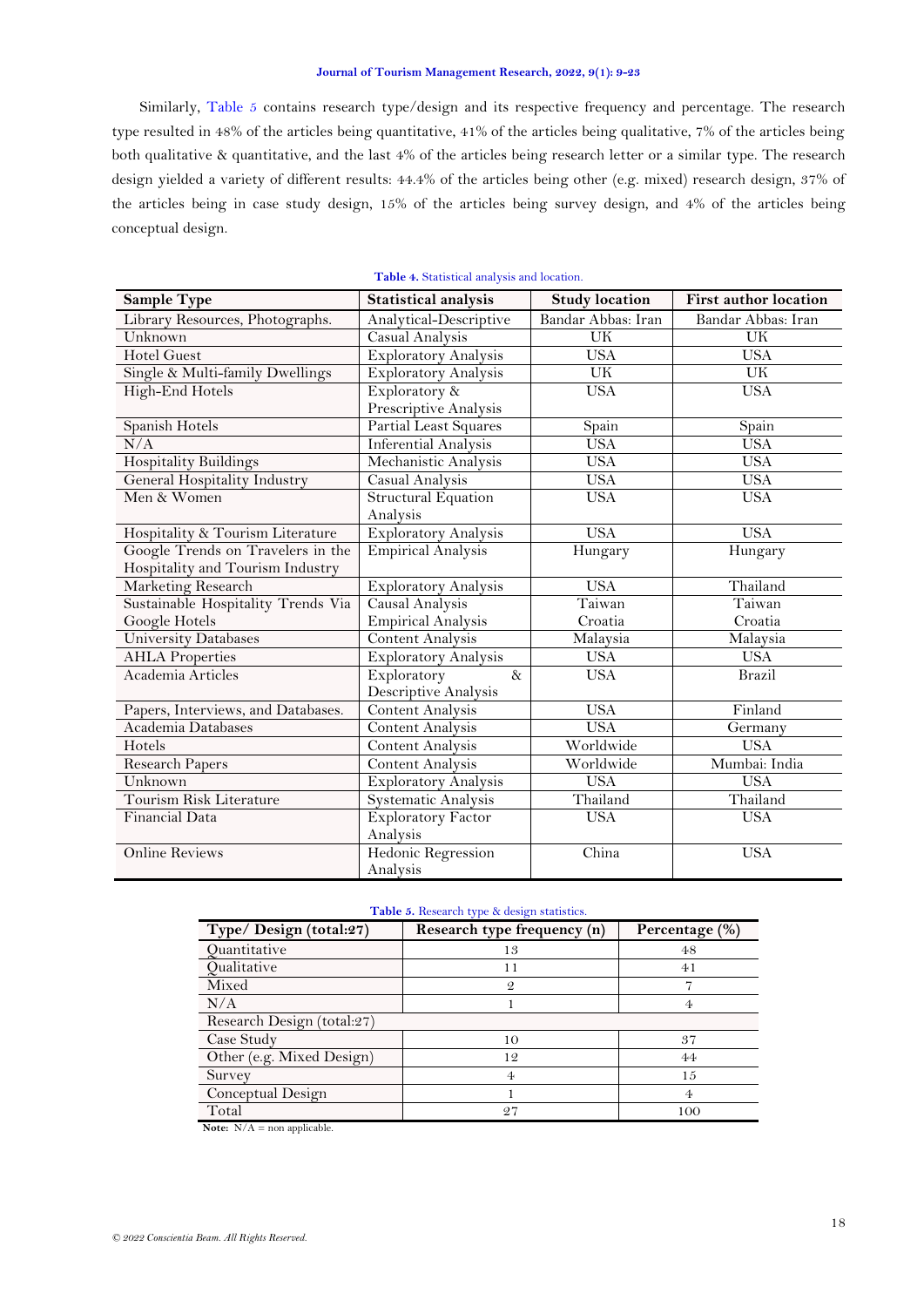### **5. DISCUSSIONS AND CONCLUSIONS**

Sustainability is "the ability to meet the need of the present without compromising the ability of future generations to meet their needs" [\(Grant, 2020\)](#page-13-0). Globally, it is a phenomenon related to the search for equitable and fair and development for all populations within and between generations. Sustainability in hotels seems to be a topic that has peeked a lot of interest around the world. From 2009-2019 there were at least 91 published articles with 'sustainability in hotels' in the title. A conceptual qualitative review was conducted to identify the profiles of the existing literature and the topics related to sustainability in hotels. A variety of research bases were used in the effort to provide a wide array of opinions and practices in sustainability around the world, to promote authenticity in the research and to provide hoteliers & readers of this research with a well-rounded knowledge base on such efforts. The results of the study were a bit one-sided in terms of the location of the studies. With a vast majority being based in the US, there wasn't enough data to make it an equal comparison and the rest of the world, to see what some differences in sustainability measures that were implemented. The research type of the studies was almost half and half in terms of qualitative and quantitative data, which provided a good variant of data.

As suggested by [Petri and Mikuli \(2012\)](#page-13-2) there should be an industry-wide environmental sustainability measure, which would capture the environmental and the economic initiative efforts of the industry leaders. The authors believe those topics are needed now more than ever, due to the devastation of the pandemic, which has placed industry professionals in difficult situations and they have had to adapt to this 'new normal' way of living and running businesses. It is time that businesses be held accountable for the impact that they are having on the world, and according to [Punitha and Rasdi](#page-13-5) (2013) this new CSR (Corporate Social Responsibility) trend paired with their realization that their actions are causing inherent danger to the very basis that their businesses are built upon [\(BA](#page-12-1)  [\(Hons\) Hotel and Hospitality Management,](#page-12-1) 2020) as well as government pressures and competitors in the general hospitality industry already going green, might be the one thing to hold them accountable and to get them interested in making a change. Utilizing the resources provided, such as the Hotel Carbon Measurement Initiative, Environmental Management for Hotels manual, Design and Construction Manual, and the Hotel Water Management Initiative, are great first steps for hoteliers, businesses in general to make towards becoming green.

Based on the results of the systematic literature review, the most popular topics related to sustainability in hotels is Sustainable Marketing & Drivers of Sustainability in Hotels. On the other hand, businesses also finds it challenging to commit to sustainability efforts because of the high-cost and slow-returns that they were expected to see after implementing sustainable practices [\(Grant, 2020\)](#page-13-0). In addition, green activities might result in customers being uncomfortable or inconvenienced in any way [\(Han et al., 2009\)](#page-13-14). Therefore, it is equally important to investigate the challenges the hoteliers can face considering their willingness to make sustainability efforts and what can be the motivators for those hotel owners who are hesitant to adopt sustainable practices.

According to [Harmon \(2017\)](#page-13-19) there is little to no doubt that sustainability has taken center-stage in the hospitality industry within the last decade; whether it be commercial goods, meats, commodities, or produce. Sustainability has become the main point of attraction in conversations of both societal and political stature. Harmon states that "[although] there is an undeniably long road ahead of us, the first step in achieving progressive results in sustainability efforts, is [hoteliers and guests] exhibiting a positive shift in attitudes in favor of sustainability".

Based on the literature, sustainability was built on three pillars: social, economic, and environmental [\(Grant,](#page-13-0)  [2020\)](#page-13-0). Environmentally, the hotel industry needs to maintain viable and healthy ecological systems [\(Peng et al.,](#page-13-7)  [2018\)](#page-13-7) through the consideration of carbon footprint of food, construction of buildings, transportation of employees and guests to and from the facility, or water usage plus depletion [\(Burton, 2019\)](#page-13-8). Socially the hotel industry needs to reduce vulnerability and maintain the health of cultural and social systems considering the activities of the business implemented to enhance the daily lives and well-being of either their community or their individual customers [\(Webster & Courtnell, 2019\)](#page-14-5). Economically, the hotel industry needs to keep the profit mentality of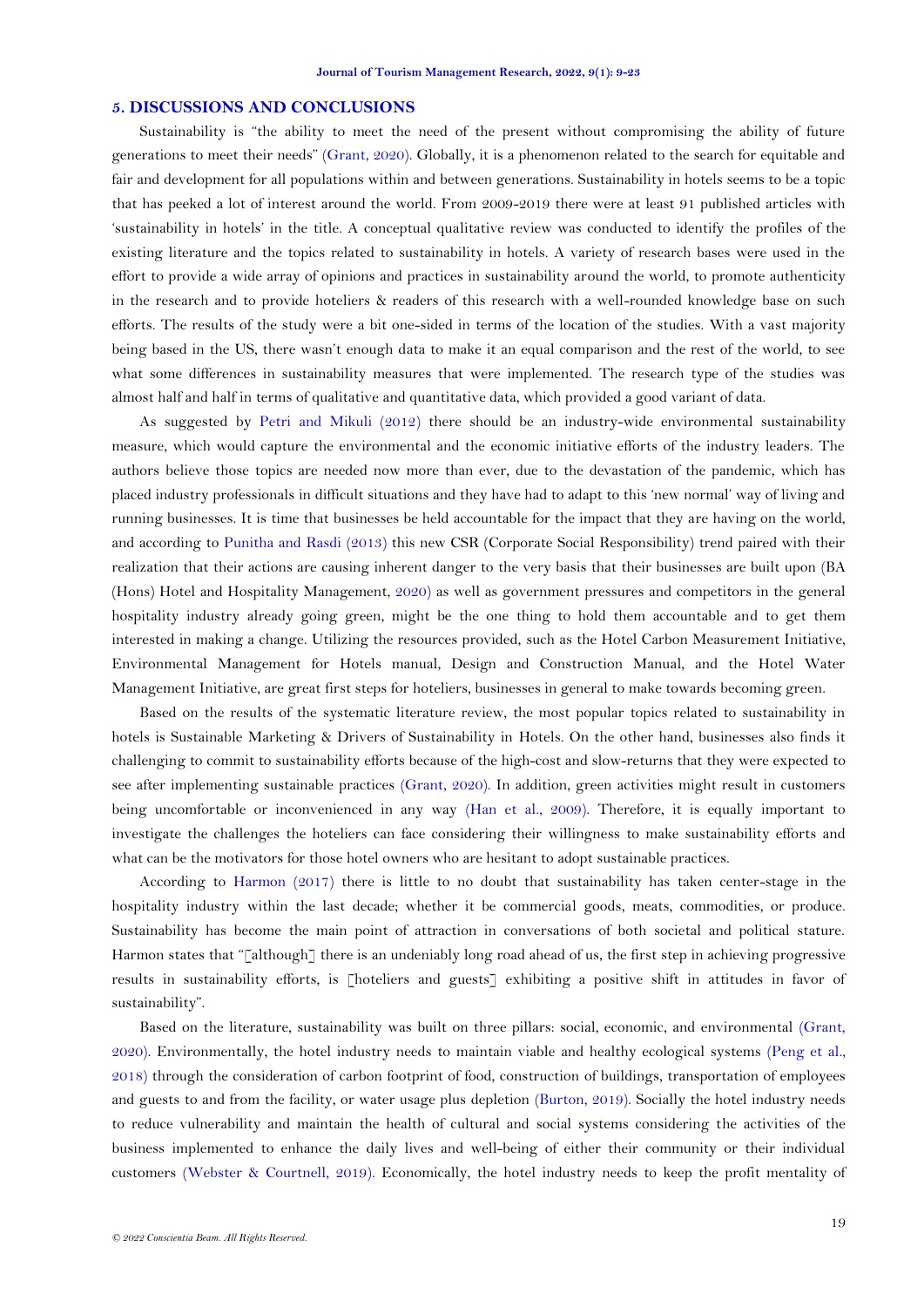business owners and provides hoteliers with the opportunity to create a win-win situation through the use of efficient sustainable efforts [\(Kim et al., 2019\)](#page-13-9). From the systematic review, the authors recognized that the literature has focused mainly on the environmental aspect of sustainability resulting in a gap in the economic and social aspects of sustainability in hotels.

Technologically based & culturally based sustainable efforts are projected to take off soon in the hotel industry, and the findings suggest that it would be wise for hoteliers and educators to become as tech savvy as they possible can. It is imperative to the research/progression history, that there be articles which map out the milestones of sustainability in the hotel industry. Finally, the authors will end with this quote by Terry Pratchett (British novelists) - "If you do not know where you come from, then you don't know where you are, and if you don't know where you are, then you don't know where you're going. And if you don't know where you're going, you're probably going wrong."

# **6. IMPLICATIONS OF THE STUDY**

The aim of this study was to review sustainable practices in the hotel industry by reviewing a plethora of variants of articles, via google scholar. This paper can be used as a basic overview of sustainability efforts, innovations, ideas, technologies, building designs, and customer behaviors in the Hotel Industry between 2009- 2019, from around the world and not only in the U.S. By touching on different cultures which are getting involved in implementing sustainability efforts in the hotel industry, this research paper serves as a good source for hotels / businesses / or even students who want to get some inspiration of new projects that they too could potentially implement in their own hotels. It was found that some hoteliers find it hard to implement sustainable practices within their business, however, this paper provided statistics that show not only they would be better off implementing these practices, but also that customers would be willing to pay more for such businesses. It was also found that some hoteliers are not aware of the resources that are available to them to help them with this big step into becoming sustainable. This paper provides them with good resources that would be very beneficial with some ideas, locations, and sources that they could use to find out more about sustainability efforts that are already happening around the world. This research paper would also benefit hospitality students as they are learning about sustainability practices in their studies. Majority of professors ask students to keep their research timeline between 5-10 years prior, so this study would provide them with a summary review of the last 10 years of sustainability topics.

## **7. LIMITATIONS AND FUTURE RESEARCH**

Sustainability in the future of hotels, the concept of three-dimensional sustainability, the living comfort of green hotels, and the commitment level of hoteliers to the conservation of the environment, would prove to be very intriguing and relevant focuses for research, particularly as they would prove to be beneficial for the sustainable future of the hotel industry. To-date, little or rather lackluster focus has been placed on these areas and it appears that it is the minority who have shown keen interest. Whilst interest in this topic is slowly gaining momentum, current and future generations approach it with more fervor. As it stands, presently, there was a limited pool of available articles for the author to pull from. Although the searches yielded quite a few articles, only a few were available, and the ones that were requested were not approved. Future studies should extend the scope to earlier than 2009, in order to have a more comprehensive and accurate pool of information to choose from. Also, the mindfulness of guests, & their support of hotels' sustainability efforts should also be explored in-depth, as it is at the core of the success of sustainability efforts in hotel businesses.

Currently, the world is being severely devastated by the effects of the COVID-19 virus, and particularly the hospitality industry, with employees being sent home, and some businesses being forced to shut down. Last suggestions for future research would be to take a look at how the hospitality industry, but more specifically, how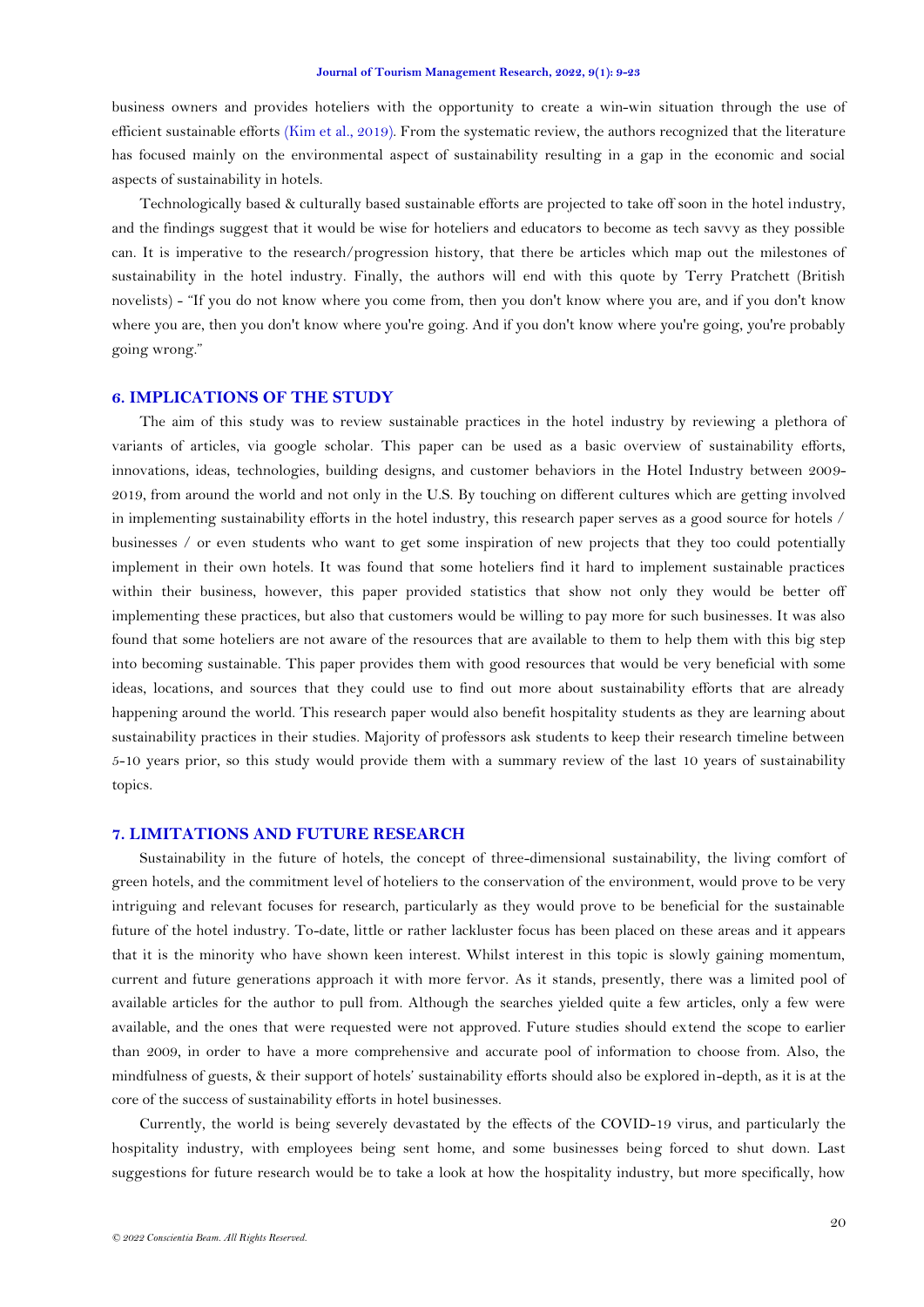the hotel industry will bounce back from this, and a look into the new and innovative sustainable ways that some industry professionals have put in place to either keep themselves afloat during this unprecedented time, or what sustainable ideas, industries around the world have created during this disaster. Also, it is believed that it is imperative to the research/progression history, that there be articles which map out the milestones of sustainability in the hotel industry.

Sustainability within the lodging/corporate sector was established as a result of customer dissatisfaction towards the long-term damage on the environment which was found to be caused by the short-term profit mentality of businesses in the industry [\(Al-Wattar et al., 2019\)](#page-12-2). Businesses found it hard to commit to the sustainability efforts because of the high-cost and slow-returns that they were expected to see after implementing sustainable practices [\(Grant, 2020\)](#page-13-0). However, it was found that in general, the running cost for hotels who are considered sustainable, is much lower than hotels who haven't put any sustainable plans in place within their businesses [\(Nastu, 2017\)](#page-13-12). Hoteliers who are willing to make a great investment into these efforts for the good of the environment, the good of society and the future generations to come, usually reap quite positive financial rewards, high customer ratings, and high comparative ratings amongst their peers [\(Walsh & Dodds, 2017\)](#page-14-4). Despite these benefits, hoteliers are still hesitant about taking the plunge when it comes to incorporating sustainable efforts into their business. According to Zhang [et al. \(2017\)](#page-14-8) despite financial benefits from reducing water and energy usage, as well as water cost, hoteliers still worry that their financial performance (if they become a green hotel) may erode if recycling, resource savings, or green activities result in their customers being uncomfortable or inconvenienced in any way, especially seeing that customers pay such close attention to such aspects when they travel [\(Han et al.,](#page-13-14)  [2009\)](#page-13-14). However, this is where the use of studies and surveys come into play, especially knowing that customers do not directly benefit from the hotel's energy saving efforts. According to a study which was based in China (due to there being several unique datasets in Beijing – which is ideal for research), residents are willing to pay higher prices for a hotel that is considered "green" when their living comfort is improved. The study concluded that the rate of guest complaints pertaining to environmental comfort was 19% lower than those of the non-green hotels, and that guests were willing to pay a 6.5% premium for said green hotels as long as the living comfort improved [\(Han et al., 2009;](#page-13-14) Zhang [et al., 2017\)](#page-14-8).

**Funding:** This study received no specific financial support. **Competing Interests:** The authors declare that they have no competing interests. **Authors' Contributions:** All authors contributed equally to the conception and design of the study.

# **REFERENCES**

- <span id="page-12-2"></span>Al-Wattar, Y. M. A., Almagtome, A. H., & AL-Shafeay, K. M. (2019). The role of integrating hotel sustainability reporting practices into an accounting information system to enhance hotel financial performance: Evidence from Iraq. *African Journal of Hospitality, Tourism and Leisure, 8*(5), 1-16.
- <span id="page-12-3"></span>Alidadi, S., & Zadeh, Z. Y. (2016). Designing a five star hotel with the approach of sustainable architecture in Bandar Abbas. *Turkish Online Journal of Design, Art and Communication, 6*(JLYSPCL), 891–897.Available at: https://doi.org/10.7456/1060jse/058.
- <span id="page-12-0"></span>Aznar, J. P., Sayeras, J. M., Galiana, J., & Rocafort, A. (2016). Sustainability commitment, new competitors' presence, and hotel performance: The hotel industry in Barcelona. *Sustainability, 8*(8), 1-13.Available at: https://doi.org/10.3390/su8080755.
- <span id="page-12-1"></span>BA (Hons) Hotel and Hospitality Management. (2020). Why sustainability is key for the future of the hospitality industry. Retrieved from: https:/[/www.southwales.ac.uk/courses/ba-hons-hotel-and-hospitality-management/2484/why](http://www.southwales.ac.uk/courses/ba-hons-hotel-and-hospitality-management/2484/why-sustainability-is-key-for-the-future-of-the-hospitality-industry/)[sustainability-is-key-for-the-future-of-the-hospitality-industry/.](http://www.southwales.ac.uk/courses/ba-hons-hotel-and-hospitality-management/2484/why-sustainability-is-key-for-the-future-of-the-hospitality-industry/)
- <span id="page-12-4"></span>Barber, N. A., & Deale, C. (2013). Tapping mindfulness to shape hotel guests' sustainable behavior. *Cornell Hospitality Quarterly, 55*(1), 100–114.Available at: https://doi.org/10.1177/1938965513496315.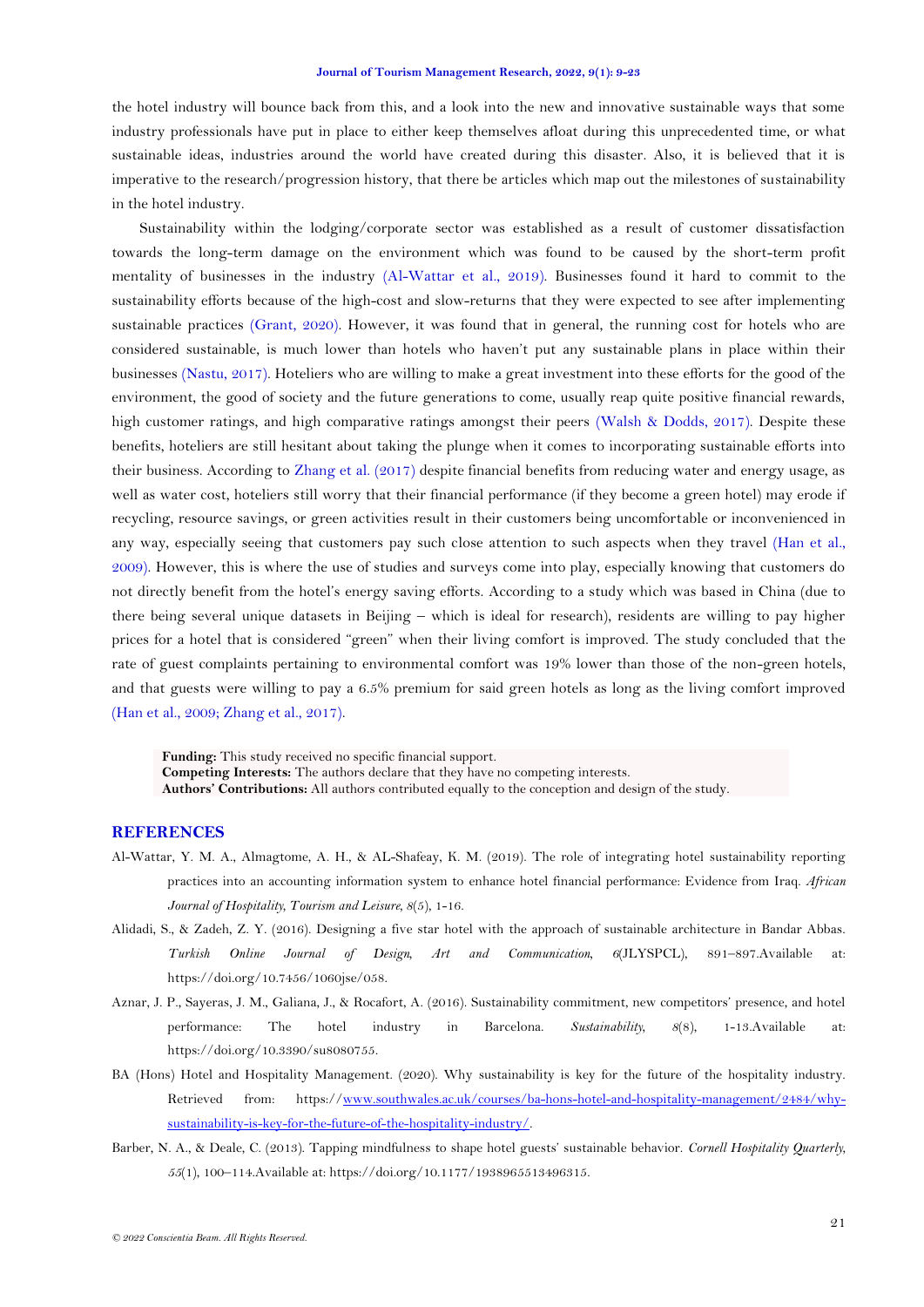- <span id="page-13-3"></span>Brundtland, G. H. (1987). *Our common future: Report of the 1987 world commission on environment and development*. Oslo: United Nations.
- <span id="page-13-8"></span>Burton, S. (2019). *Handbook of sustainable refurbishment*. Housing, S.l: Routledge.
- <span id="page-13-15"></span>Eskerod, P., Hollensen, S., Morales-Contreras, M. F., & Arteaga-Ortiz, J. (2019). Drivers for pursuing sustainability through IoT technology within high-end hotels—an exploratory study. *Sustainability, 11*(19), 5372.Available at: https://doi.org/10.3390/su11195372.
- <span id="page-13-6"></span>Fournier, J.-M., & Fall, F. (2017). Limits to government debt sustainability in OECD countries. *Economic Modelling, 66*, 30-41.
- <span id="page-13-17"></span>Fraj, E., Matute, J., & Melero, I. (2015). Environmental strategies and organizational competitiveness in the hotel industry: The role of learning and innovation as determinants of environmental success. *Tourism Management, 46*, 30-42.Available at: https://doi.org/10.1016/j.tourman.2014.05.009.
- <span id="page-13-18"></span>Gohardani, N., & Björk, F. (2012). Sustainable refurbishment in building technology. *Smart and Sustainable Built Environment, 1*(3), 241-252.Available at: https://doi.org/10.1108/20466091211287128.
- <span id="page-13-4"></span>Goodland, R. (1995). The concept of environmental sustainability. *Annual Review of Ecology and Systematics, 26*(1), 1-24.
- <span id="page-13-0"></span>Grant, M. (2020). Understanding sustainability. Retrieved from https:/[/www.investopedia.com/terms/s/sustainability.asp.](http://www.investopedia.com/terms/s/sustainability.asp)
- <span id="page-13-13"></span>Guix, M., Bonilla-Priego, M. J., & Font, X. (2018). The process of sustainability reporting in international hotel groups: An analysis of stakeholder inclusiveness, materiality and responsiveness. *Journal of Sustainable Tourism, 26*(7), 1063- 1084.Available at: https://doi.org/10.1080/09669582.2017.1410164.
- <span id="page-13-14"></span>Han, H., Hsu, L.-T. J., & Lee, J.-S. (2009). Empirical investigation of the roles of attitudes toward green behaviors, overall image, gender, and age in hotel customers' eco-friendly decision-making process. *International Journal of Hospitality Management, 28*(4), 519-528.Available at: https://doi.org/10.1016/j.ijhm.2009.02.004.
- <span id="page-13-19"></span>Harmon, W. (2017). The future of sustainability in the hospitality industry. Retrieved from https:/[/www.bluecart.com/blog/the-future-of-sustainability-in-the-hospitality-industry.](http://www.bluecart.com/blog/the-future-of-sustainability-in-the-hospitality-industry)
- <span id="page-13-10"></span>Kasemsap, K. (2018). Encouraging corporate social responsibility and sustainable tourism development in global tourism. In Operations and Service Management: Concepts, Methodologies, Tools, and Applications (pp. 1028-1056). Thailand: IGI Global.
- <span id="page-13-9"></span>Kim, Y. H., Barber, N., & Kim, D.-K. (2019). Sustainability research in the hotel industry: Past, present, and future. *Journal of Hospitality Marketing & Management, 28*(5), 576-620.Available at: https://doi.org/10.1080/19368623.2019.1533907.
- <span id="page-13-20"></span>Lengyel, A. (2015). Mindfulness and sustainability: Utilizing the tourism context. *Journal of Sustainable Development, 8*(9), 35- 51.Available at: https://doi.org/10.5539/jsd.v8n9p35.
- <span id="page-13-11"></span>Lim, W. M. (2017). Inside the sustainable consumption theoretical toolbox: Critical concepts for sustainability, consumption, and marketing. *Journal of Business Research, 78*, 69-80.Available at: https://doi.org/10.1016/j.jbusres.2017.05.001.
- <span id="page-13-1"></span>Millar, M., & Baloglu, S. (2011). Hotel guests' preferences for green guest room attributes. *Cornell Hospitality Quarterly, 52*(3), 302-311.Available at: https://doi.org/10.1177/1938965511409031.
- <span id="page-13-12"></span>Nastu, J. (2017). Sustainability in the hotel industry driven by demand. Retrieved from https:/[/www.environmentalleader.com/2017/10/174680/.](http://www.environmentalleader.com/2017/10/174680/)
- <span id="page-13-7"></span>Peng, T., Kellens, K., Tang, R., Chen, C., & Chen, G. (2018). Sustainability of additive manufacturing: An overview on its energy demand and environmental impact. *Additive Manufacturing, 21*, 694-704.Available at: https://doi.org/10.1016/j.addma.2018.04.022.
- <span id="page-13-2"></span>Petri, L., & Mikuli, D. (2012). Protected areas and tourism development on Croatian islands: Coexistence or divergence? *WIT Transactions on Ecology and the Environment, 166*, 29-40.
- <span id="page-13-16"></span>Pickering, C., Grignon, J., Steven, R., Guitart, D., & Byrne, J. (2015). Publishing not perishing: How research students transition from novice to knowledgeable using systematic quantitative literature reviews. *Studies in Higher Education, 40*(10), 1756-1769.
- <span id="page-13-5"></span>Punitha, S., & Rasdi, R. M. (2013). Corporate social responsibility: Adoption of green marketing by hotel industry. *Asian Social Science, 9*(17), 79.Available at: https://doi.org/10.5539/ass.v9n17p79.